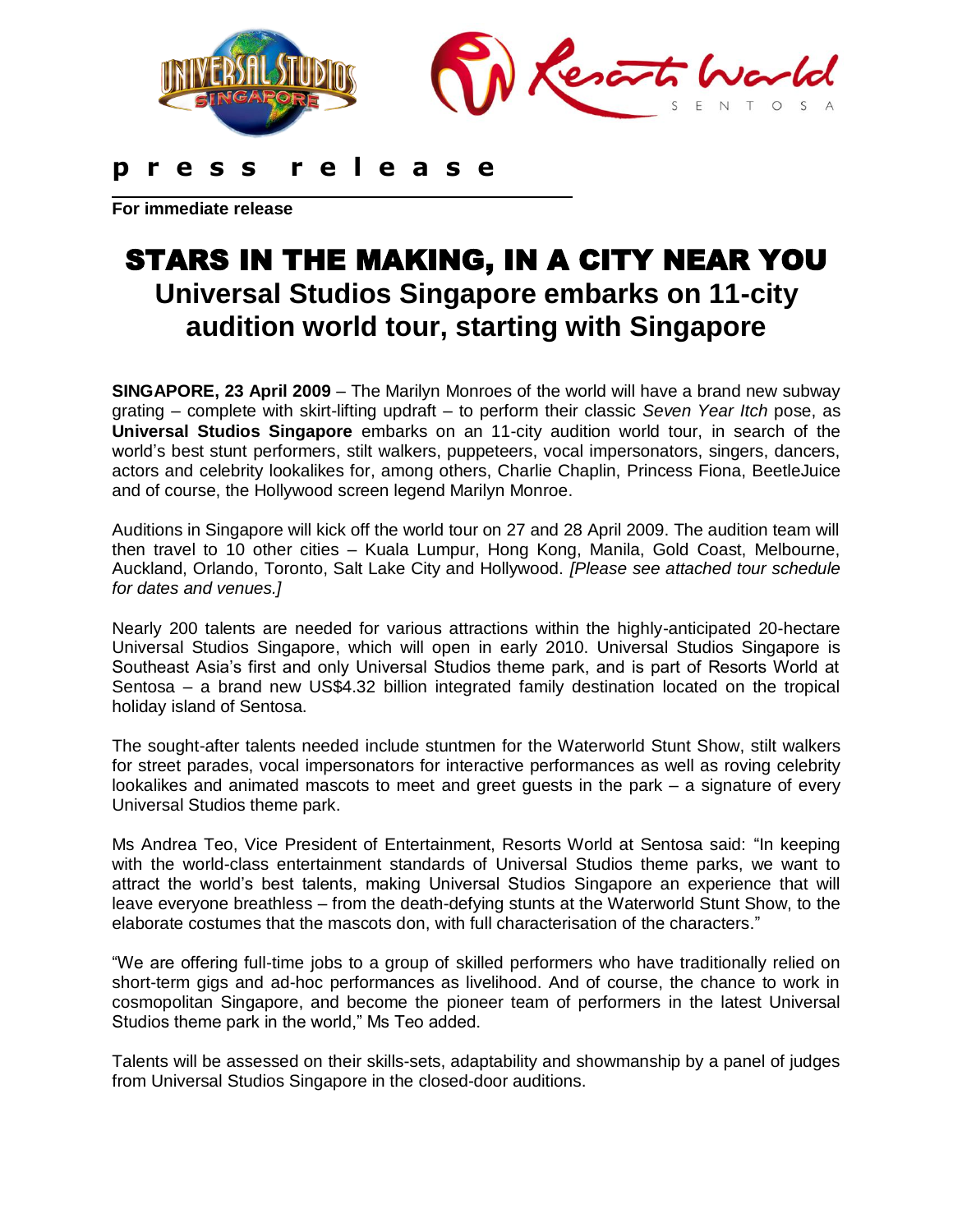Successful talents will be notified by August and offered a contract with Resorts World at Sentosa, home of Universal Studios Singapore. Not only will they be trained by show directors and stunt coordinators for their performances at the park, this might be a chance-in-a-lifetime for some talents to relocate to cosmopolitan Singapore by year-end, in preparation for the park's opening early 2010.

Universal Studios Singapore is part of Singapore"s newest integrated mega family resort, Resorts World at Sentosa. It will boast 24 rides, shows and attractions spread across seven themed zones, with 18 attractions either brand new concepts or highly popular themes redesigned especially for Singapore. This includes the world"s first "Transformers" ride, based on the award-winning 2007 box office blockbuster movie and its scheduled June 2009 sequel.

Besides being home to Southeast Asia"s first and only Universal Studios theme park, the 49 hectare Resorts World at Sentosa, designed by American architect Michael Graves, will also showcase the world"s largest oceanarium, as well as six hotels and a myriad of entertainment offerings.

- End -



**Photos & Captions: p***lease attribute all photos to: ©2009 Resorts World at Sentosa*

*Caption: Needed: a gathering of stars for Universal Studios Singapore*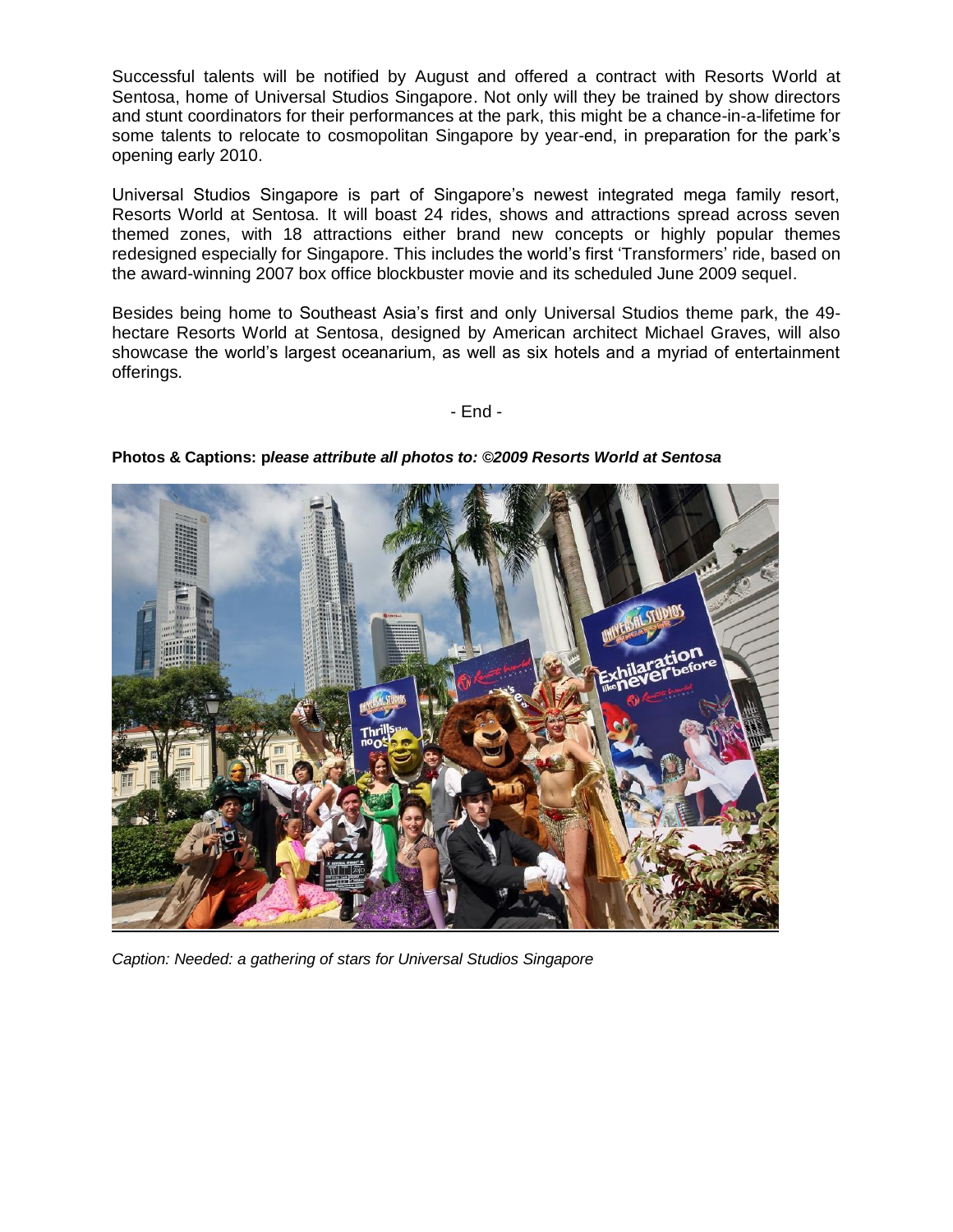

*Caption: Universal Studios Singapore wants you!*



*Caption: Marilyn Monroe, one of the many stars at Universal Studios Singapore*